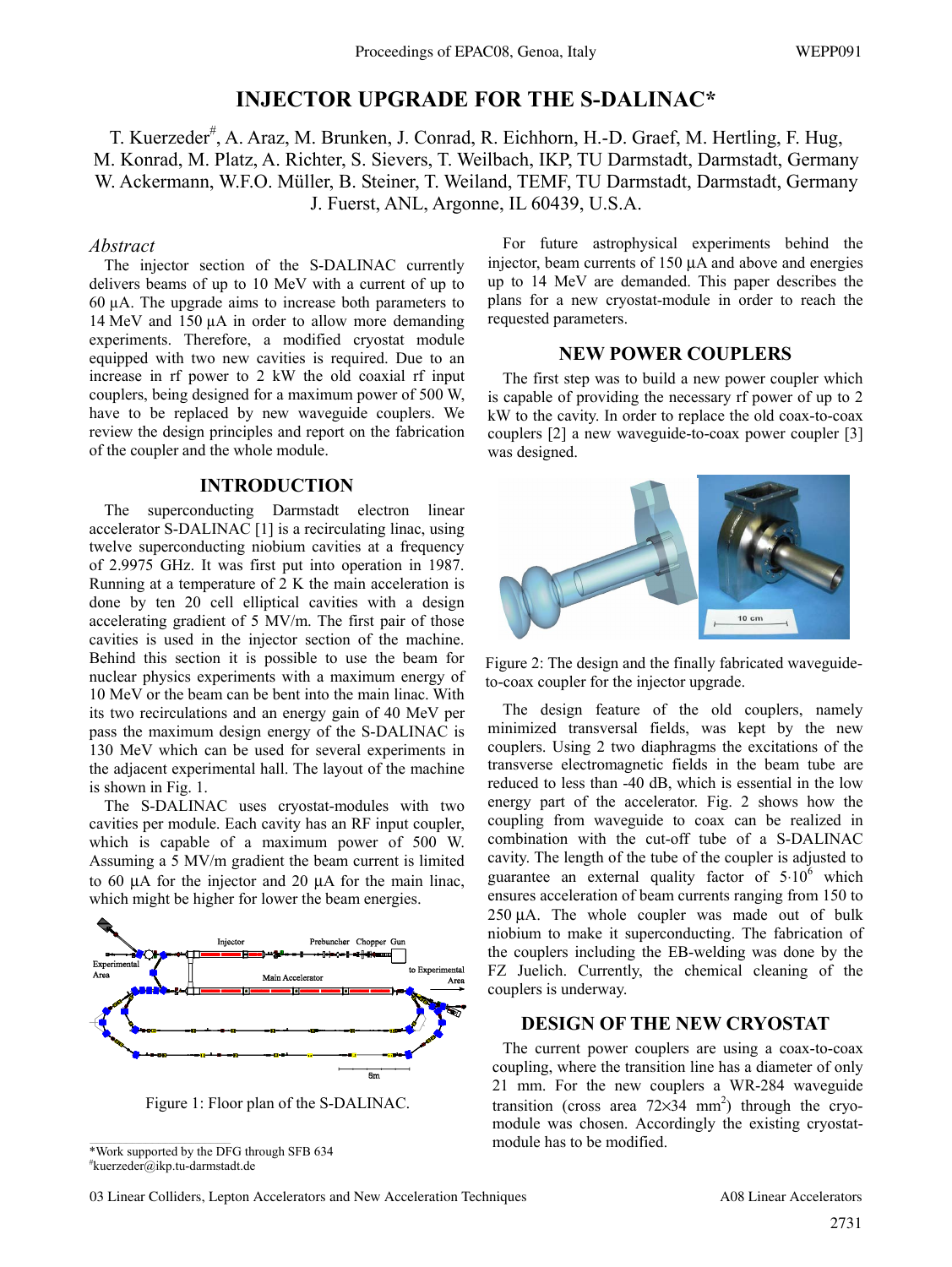#### WEPP091 Proceedings of EPAC08, Genoa, Italy



Figure 3: Design of the new injector module. The rf components like waveguides, coupler and cavities are shown in yellow, the helium vessel in blue, the nitrogen-shield in green and other parts like the outer vessel and the frequency tuner of the cavities are grey. For a better view the bench supporting the tuners and the beampipe is not shown.

Fig. 3 shows the 3-D view of the design. The cavities together with their tuners and the couplers are located inside the helium vessel. During 2 K operation the vacuum inside the beamline is about  $10^{-8}$  mbar, while the pressure in the liquid helium is at 35 mbar. Between the helium vessel and the outer vessel a cylinder of aluminium is cooled by liquid nitrogen. The insulating vacuum of  $10^{-5}$  mbar and some 20 layers of superinsulation ensure a minimum heat transfer.

The design had to solve, how to accommodate the bigger rf waveguide (compared to the small coaxial line), while keeping all sections leaktight and still mountable. Furthermore, the vacuum forces on the materials had to be compensated, especially the transition between the waveguide and the new coupler must be force-free. This was not critical in the old design, where the coax-to-coax coupler was supported by a shell out of stainless steel around it.



Figure 4: 2-D cut of the cross-section of the waveguide transition line surrounding from the helium vessel through the whole module. The different pressure stages and the position of sealings and other elements are shown.